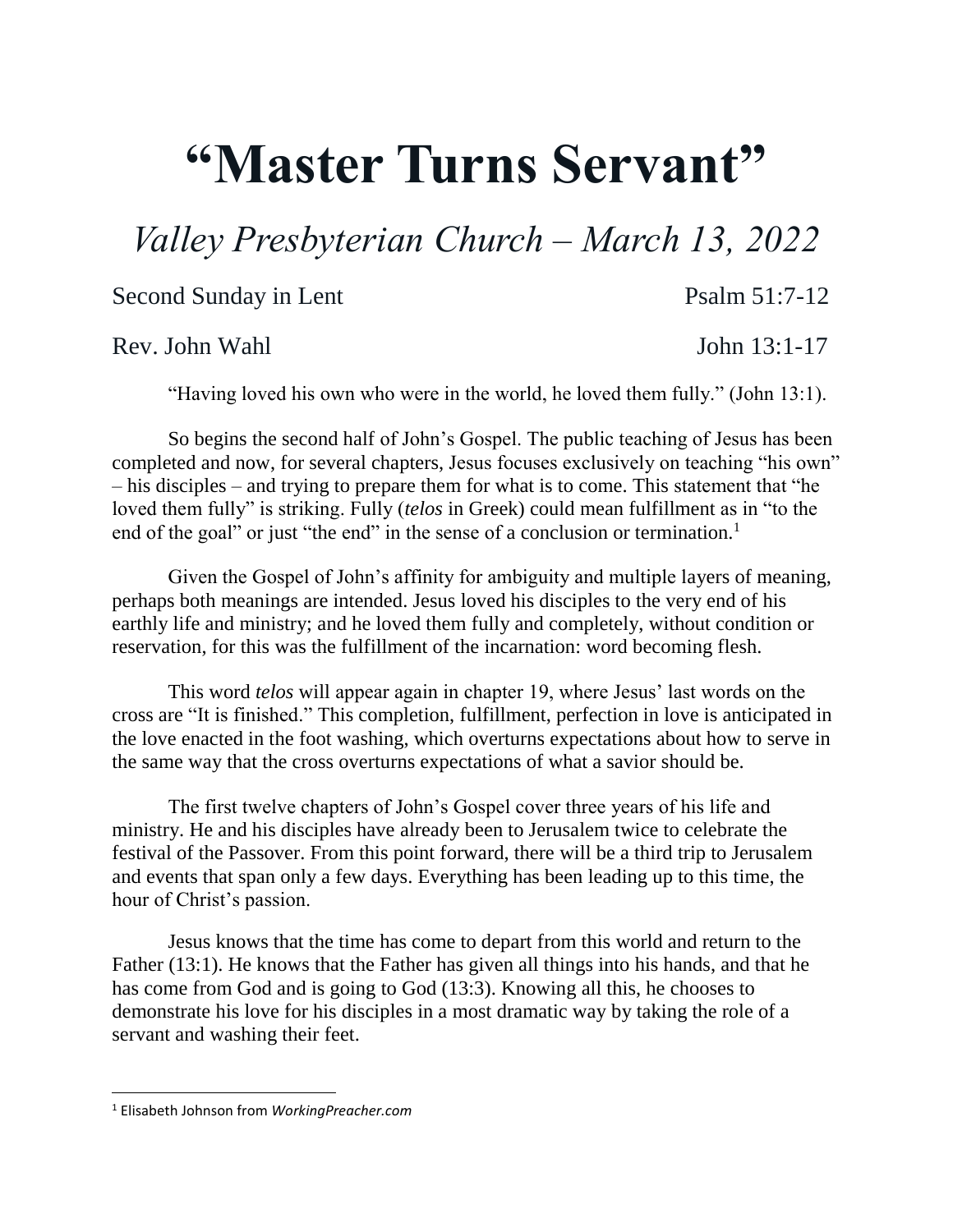The only other dinner in John's Gospel (not including the feeding of the 5000 in a field) comes one chapter earlier, six days before this Passover, where we find Mary – sister of Lazarus and Martha – anointing Jesus' feet with perfume and wiping them with her hair. This extravagant act is explicitly associated with the raising of Lazarus, with Jesus' own burial, and with Judas, who protests the use of expensive perfume, pretending to care about the poor. These siblings in Bethany are the only people, other than the Father himself, whom Jesus is specifically said to love up to this point. So, Mary's act of love serves as a pre-enactment of Jesus' own act; a demonstration of the extravagant love we are to show him and one another.<sup>2</sup>

Foot washing was a common rite of hospitality in the Ancient Near East. Feet got dusty and dirty and smelly. But its portrayal here in John's gospel was decidedly uncommon, because of several factors:

- It was customary for the person of lower status (usually a servant or paid employee) to wash the feet of the higher-status guest. Jesus flips this expectation around.
- It was common protocol that the foot washing should happen as the guests arrive. Here, the guests are already at the table and the meal has begun.
- This typically is a simple and unobtrusive action like washing your hands or hanging up your coat. Jesus converses and questions and explains during and after the act.

We're told that Jesus takes off his outer garment, tucks a towel into his shorts, and grabs a basin of water. One-by-one he washes each person's feet. It is astonishing that Jesus takes the role of the slave and washes the dirty feet of his disciples, but even more astounding that he does so knowing that they will all fail him in his time of greatest need.

Jesus insists on washing the feet of Peter, knowing full well that Peter will soon deny him to save his own skin. And Jesus stoops to wash the feet of Judas, knowing full well that Judas has already conspired to betray him to those seeking his life. Yet, even with Judas – calculating, back-stabbing Judas – the love of Jesus does not waver. Jesus washes Judas' dirty feet along with all the others.

Jesus then dresses and sits at the table and acknowledges that he has broken protocol. He has done so as an example for them to follow. He tells them that their blessing, their honor, will come from duplicating his example of service, from doing unto others that which might be dirty, smelly, and humbling. So much for status and protocol. <sup>3</sup>

l

<sup>2</sup> Meda Stamper from *WorkingPreacher.com*

<sup>3</sup> Ginger Barfield from *WorkingPreacher.com*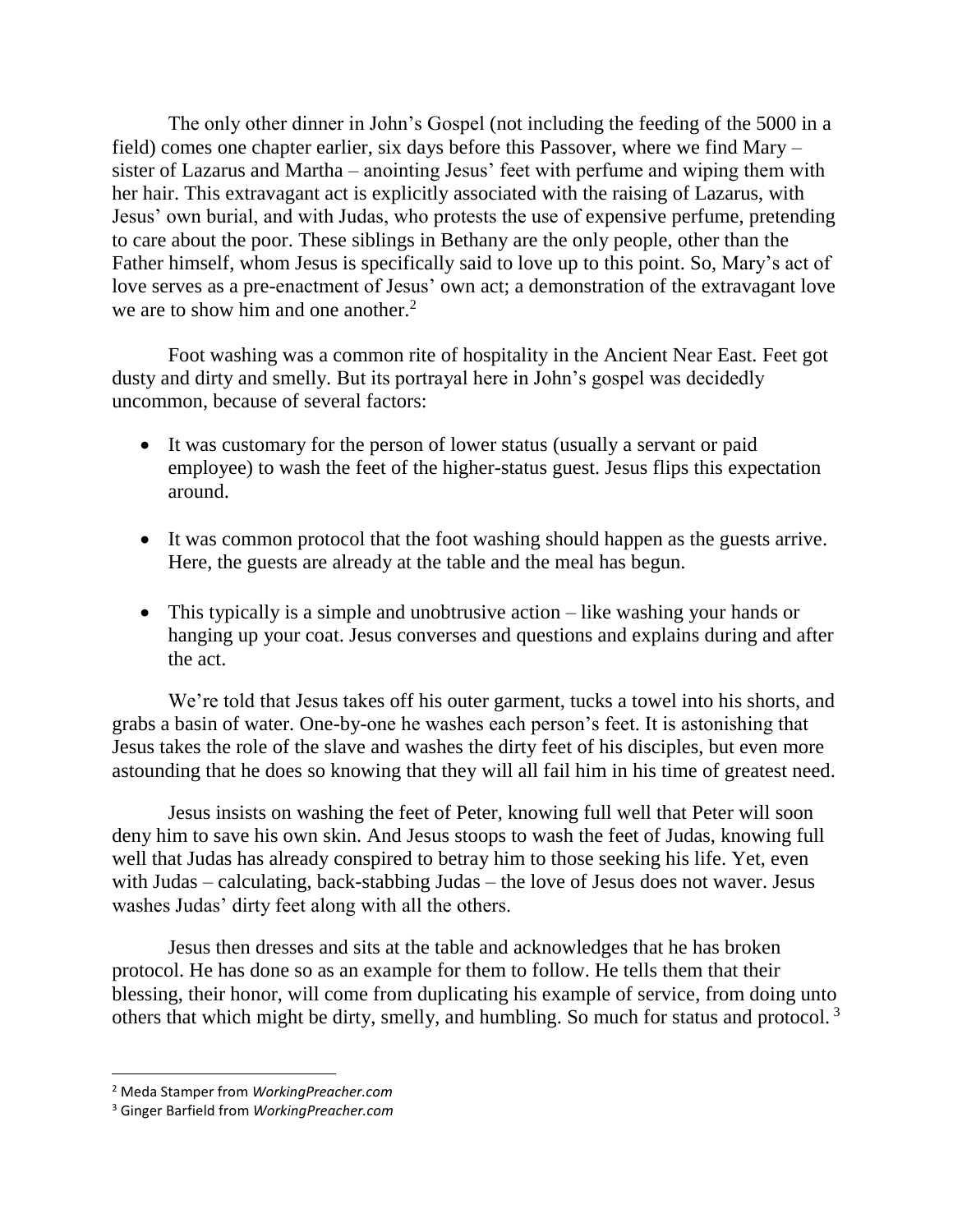When Jesus lays down his roble and takes it up again, it echoes the story of the good shepherd who lays down his life and takes it up again for the sheep of the fold. Even knowing that Peter will deny him three times, Jesus assures Peter that he is already clean, already loved. How hard it can sometimes be to accept that we are Jesus' own, that God has already made clean those parts of us that we consider most unworthy of God's gaze, the less lovely parts of ourselves that we would prefer to hide away under layers of our best selves. But God who sends light into the impenetrable darkness of the world is not daunted by our brokenness. Love is the best answer to even the smelliest and dirtiest things in the world. Love is God's answer; Jesus shows us it is to be ours, as well.

Sometimes we are reluctant to humble ourselves as servants of others; we would rather avoid the dirty work, believing that someone else might be more fitting for such a job. At other times, though, it can be difficult to accept hospitality from others; we are hesitant to let ourselves be served. But, within the community of love, these roles of host and guest, giver and receiver, are often interchangeable. And just as Jesus experienced both sides of the coin – having his feet washed by Mary, then washing the feet of his disciples – so we are to love and be loved, to serve others and allow them to serve us, to generously offer our gifts to others and graciously welcome those blessings that come our way.

We are to love one another as Jesus has loved us. Our love emerges from his love, just as branches grow from a vine. The word *clean* used here has the same root as the verb *prune* which Jesus will use in chapter 15. What we, like Peter, may perceive as something shameful, God sees as an opportunity to shape a branch that is already growing; so that it can bear even greater good fruit in love.

All of John's Gospel is the story of God's love for the world, and here, in chapter 13, that love is displayed in this one specific act of Jesus' love for his own. As Karoline Lewis puts it, "The footwashing is somewhat of a microcosm of God becoming flesh, God dwelling with us, now no greater than we are."<sup>4</sup> Our participation in the vulnerable, mysterious, life-giving love of God begins with Jesus kneeling in front us, willingly humbling himself for us. It is in pouring ourselves out in love – as the master has done and as he makes possible in us – that we are able to be his servants, his sent ones, his friends, reflections of his light in the dark world he loves.

Jesus' example suggests that loving as he has loved means caring for the needs of others without expecting anything in return. It teaches us to do this not only for those who treat us well, but even for those who have or might disappoint, hurt and betray us. Can Jesus really expect us to do this, to love and serve even those who deny us, fail us, or

 $\overline{\phantom{a}}$ 

<sup>4</sup> Karoline Lewis, *John: Fortress Biblical Preaching Commentaries*